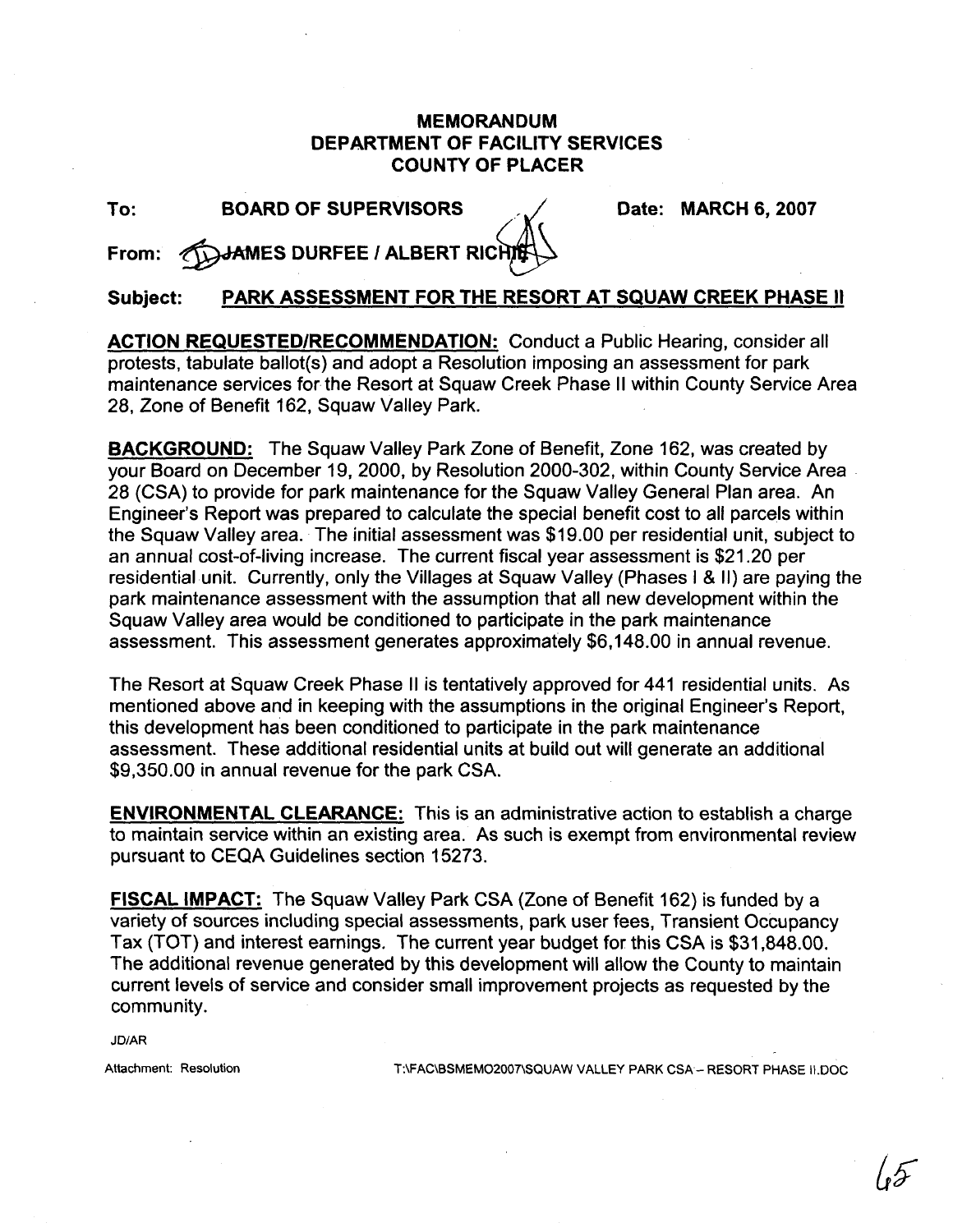## Before the Board of Supervisors County of Placer, State of California

In the matter of: A RESOLUTION ESTABLISHING Resol. No: A CHARGE WITHIN A PORTION OF ZONE OF BENEFIT NO. 162 (SQUAW VALLEY PARK) IN COUNTY SERVICE AREA NO. 28

The following RESOLUTION was duly passed by the Board of Supervisors

of the County of Placer at a regular meeting held by the state of the County of Placer at a regular meeting held following vote on roll call:

Ayes:

Noes:

Absent:

Signed and approved by me after its passage.

Attest:

Chairman, Board of Supervisors

Clerk of said Board

WHEREAS, a condition of approval for The Resort at Squaw Creek Subdivision (SUB No. 2601CUP-1444) was the imposition of fees to provide certain park maintenance services for the benefit of the properties within the subdivision, and

WHEREAS, the owner of record of said subdivision has consented to the imposition of fees for said subdivision to satisfy the conditions to obtain a final map for Phase I1 of the project, and

WHEREAS, the owner of record of the property has approved a ballot to set a charge on parcels and dwelling units within said subdivision, and

WHEREAS, the Board finds that said ballot constitutes unanimous approval of the charge by the property owners within said Zone of Benefit after proper notice has been given of the right to protest,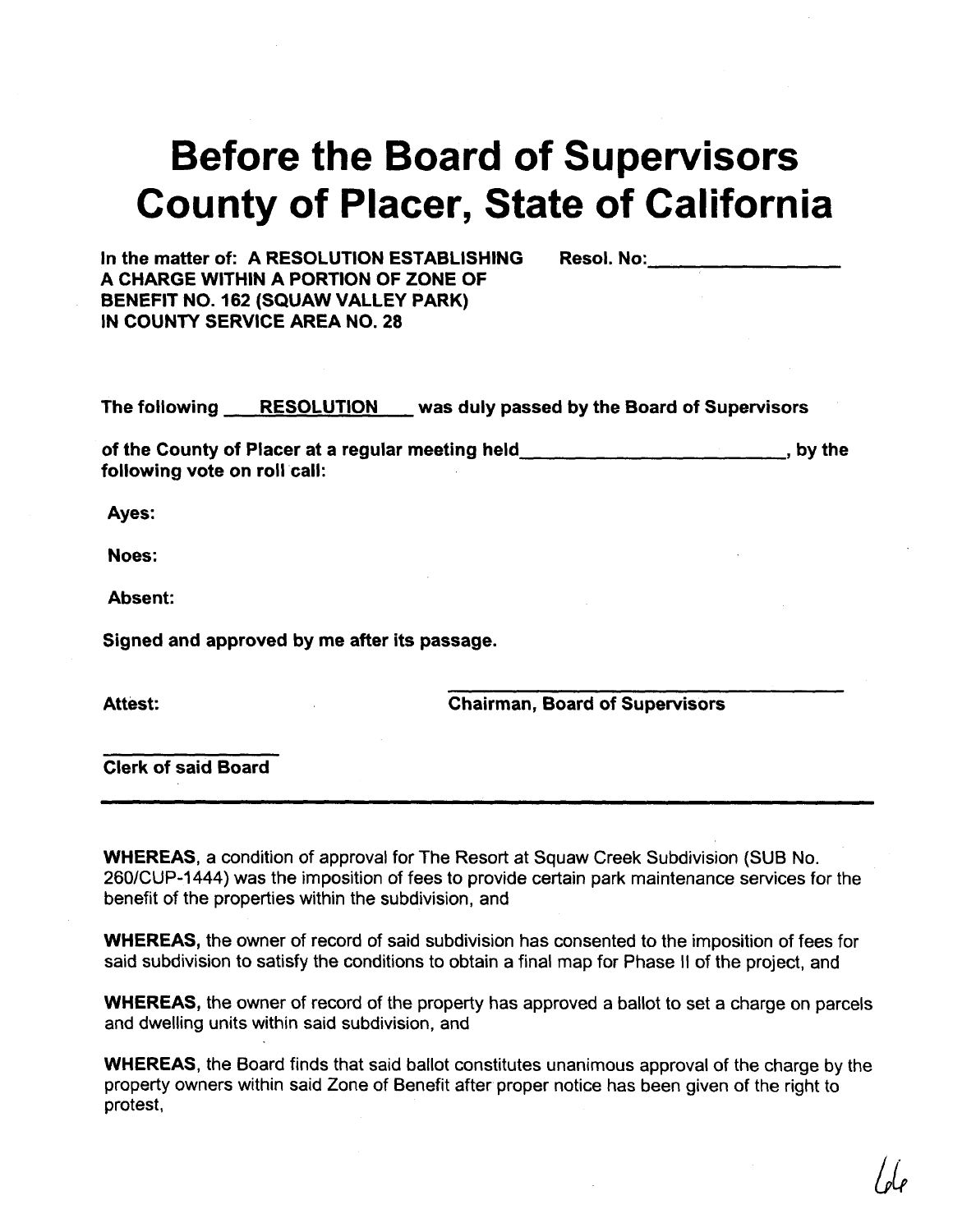**NOW, THEREFORE, BE IT RESOLVED,** by the Board of Supervisors of the County of Placer, State of California. as follows:

The Board of Supervisors does hereby establish with the consent of the property owner and in conformance with Section 4 of the Article XlllD of the California Constitution and pursuant to Government Code Section 25210 et seq., a charge against Assessor Parcel Numbers and/or portions of Assessor Parcel Numbers 096-060-055-000, 096-290-040-000, 096-290-041-000, 096- 290-045-000 & 096-290-046-000 and against each parcel/dwelling unit within the area encompassing Phase I1 of SUB No. 260 that may now exist or which may be created by the final map of Phase I1 of SUB No. 260, The Resort at Squaw Creek Subdivision, in the amount no greater than \$21.20 per parcel/dwelling unit. Said charge shall commence with the 2007-2008 tax year.

The charge established hereunder shall be subject to modification each year in an amount not to exceed the change in the State of California San Francisco/Oakland/San Jose Metropolitan Area Consumer Price Index for All Urban Consumers, commencing with the 2007-2008 tax year, which shall not exceed 5% in any one year.